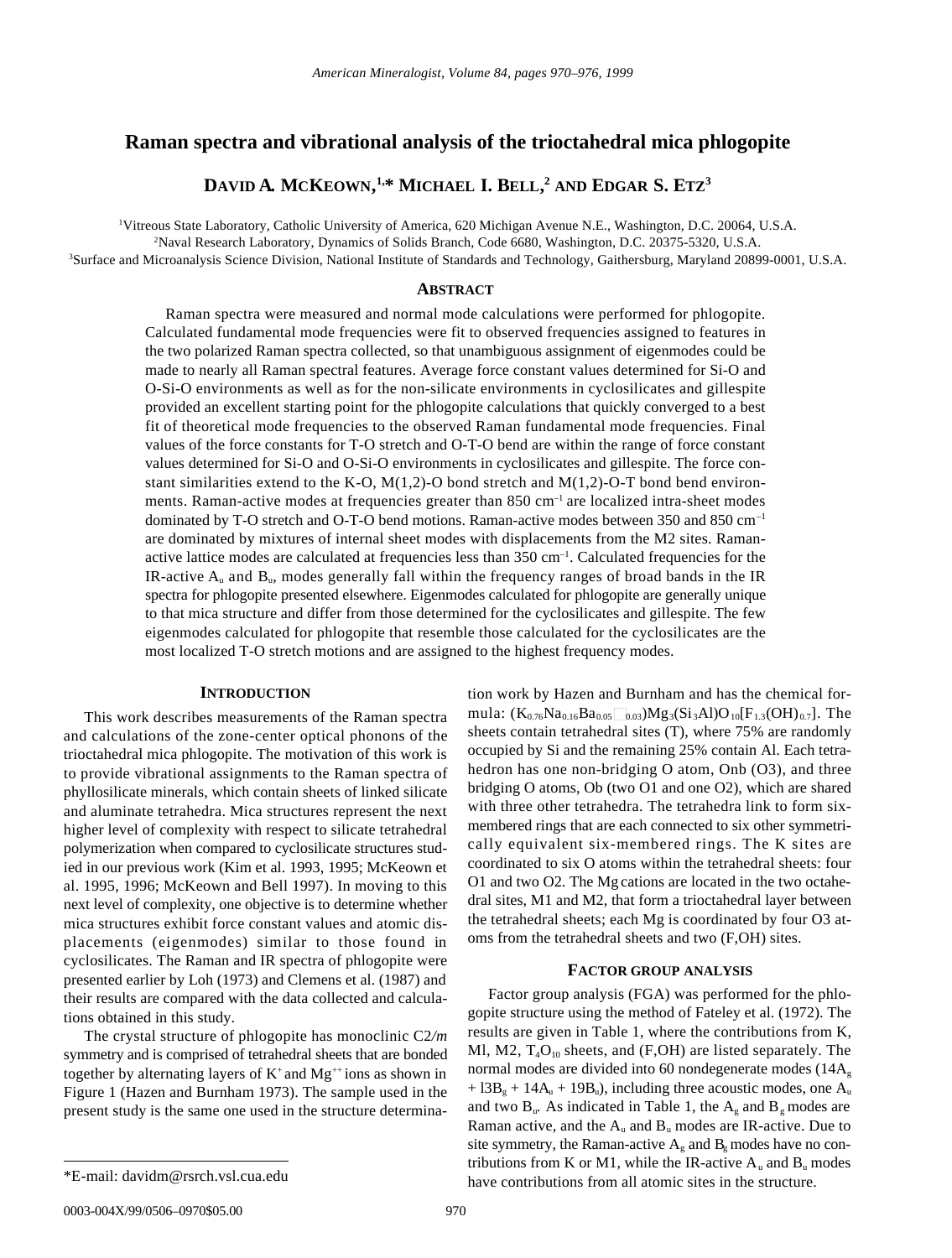#### **EXPERIMENTAL METHODS**

The phlogopite crystal used in this study is a pale pink plate that was collected at Franklin, New Jersey (Harvard Museum sample no. 99276, supplied by the Mineral Sciences Department, National Museum of Natural History, Smithsonian Institution). The plate is approximately 6 mm  $\times$  6 mm  $\times$  4 mm. The sample was characterized by Hazen and Burnham (1973).

Polarized single crystal Raman spectra were obtained from the oriented single crystal in back scattering geometry using a Bruker FT-Raman instrument (Model RFS-100). The source was a Nd:YAG laser supplying 1064 nm wavelength excitation at 600 mW. Variable power densities were initially placed at the sample to make sure that no sample modification was incurred. The detection system consisted of a high sensitivity germanium detector operated at liquid nitrogen temperatures. All spectra were recorded at 4 cm<sup>-1</sup> resolution and were corrected for the instrument response function. Raman shift calibration ensured that band frequency positions are accurate to within  $1 \text{ cm}^{-1}$ . In each scattering geometry, the FT-Raman spectrum was acquired through 640 coadded scans to optimize signal-to-noise. Using near-IR excitation furnished spectra essentially free of laser-induced luminescence from the sample. Earlier measurements on the same mineral specimen using 514.5 nm laser excitation produced inferior spectra characterized by a broad band luminescent background that masked many of the Raman spectral features.

The flat surface of the crystal was oriented perpendicular with respect to the incident and scattered light propagation directions. The Raman spectra are shown in Figure 2, where the notation in the upper right portion of the plots (Figs. 2b and 2c) denotes the incident and scattered light propagation and polarization directions. This notation is consistent with the axis labeling convention in Figure 1 where the *y* or *b* axis is parallel to the twofold rotation axis of the crystal. The procedure for determining the vibrational species contributing to each polarized Raman spectrum is outlined in Loudon (1964).

The Raman spectra collected are similar to those presented by Clemens et al. (1987) and Loh (1973) but provide good signal-to-noise over a larger frequency range, especially near the laser line. Significant intensity differences of Raman spectral features exist among the three studies, especially between this study and Loh's work, for the most prominent peaks near 100, 192, 358, and 682 cm–1. These spectral variations may be due to various reasons: different spectrometers and laser excitation lines used to collect the data, different sample scattering conditions and resulting Raman tensor components that affect the

**TABLE 1.** The irreducible representations of phlogopite

|                   | $A_q(R)$ | $B_q(R)$ | $A_u$ (IR) | B <sub>u</sub> (IR) |
|-------------------|----------|----------|------------|---------------------|
| ĸ                 | O        | U        |            |                     |
| M1                | O        | O        |            | 2                   |
| M <sub>2</sub>    |          |          |            | 2                   |
| F,OH              |          |          |            | 2                   |
| $T_4O_{10}$ sheet | 11       | 10       | 10         | 11                  |
| Total             | 14       | 13       | $14*$      | $19+$               |

Notes: Species followed by the notation (R) or (IR) are Raman or infrared active, respectively.

One of the  $A_u$  modes is acoustic.

† Two of the Bu modes are acoustic.



**FIGURE 1.** The phlogopite structure. The *x* and *y* axes used in the calculations are parallel to the *a* and *b* axes, respectively, of the crystal structure. The calculations used cartesian coordinates and an orthogonal coordinate system, hence the *z* axis is not coincident to the *c* axis of the monoclinic crystal structure. The top view is the *z* axis projection, where only the top tetrahedral sheet is shown for clarity. The bottom view is the *y* axis projection. All T-O bonds and the oxygen labeling conventions are indicated.

spectra, or chemical and structural differences among the samples studied.

Loh's z(yy)x spectrum for clear phlogopite is equivalent to the polarization conditions for the  $A_e$  spectrum in Figure 2b. However, Loh's spectrum has no evidence of the strong 199 cm<sup>-1</sup>  $A_g$ line. Our  $A_{\varphi}$  spectrum more closely resembles Loh's y(zz)x data. A very weak feature near 162 cm<sup>-1</sup> in the  $A_{\epsilon}$  spectrum appears to correspond to the strong  $162 \text{ cm}^{-1}$  peak in Loh's  $z(yy)x$  spectrum. This strong 162 cm<sup>-1</sup> peak is not evident in any of the spectra gathered for this study, and was not observed at all by Clemens et al. Comparing parallel polarized with crossed polarized spectra for clear phlogopite in Loh's Figure 3, the  $107 \text{ cm}^{-1}$  peak in-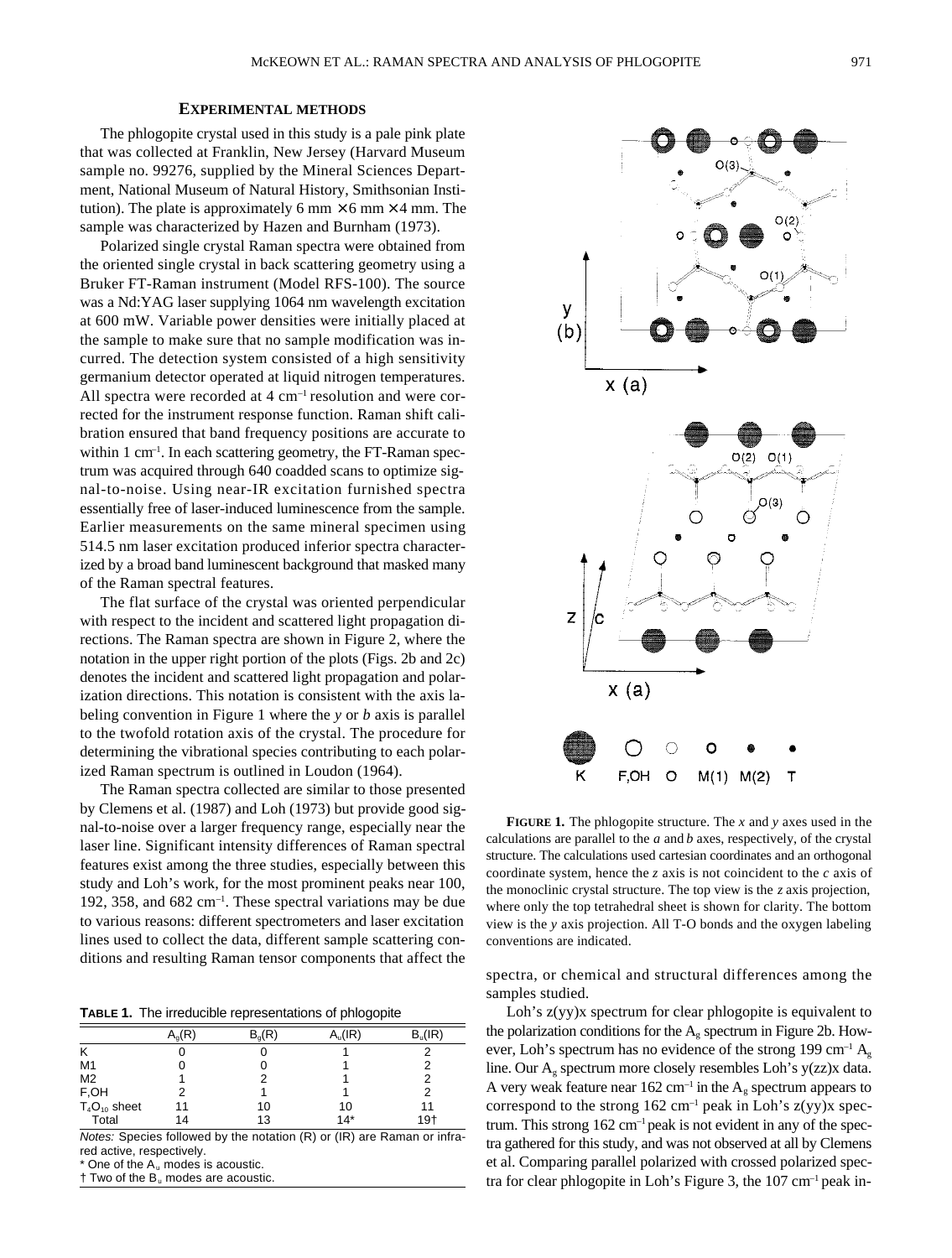



**FIGURE 2.** The Raman spectra of phlogopite. **(a)** Comparison plot of  $A_g$  and  $B_g$  symmetry spectra; **(b)**  $A_g$  and **(c)**  $B_g$  symmetry observed and calculated Raman-active modes. Long vertical bars labeled as "observed" are the Raman fundamental mode frequencies. Short vertical bars labeled as "calculated" are the theoretical frequencies with some vibrational assignments from the normal coordinate analysis. The spectra were collected with **(b)** incident and scattered light polarized parallel to [010] and **(c)** incident light polarized parallel to [010] and scattered light polarized parallel to [100].

**FIGURE 3.** (**a**) Calculated atomic motions for the normal modes internal to the silicate sheets in the phlogopite structure. The diagrams in the upper and lower boxes are the *z* axis and the *y* axis projections, respectively. In the *z* axis projection, only the top tetrahedral sheet of the two in the cell is drawn for clarity. Arrows are drawn to scale, indicating the relative amplitude of the motion for each atom. (**b**) Examples of lattice vibrational modes; conventions in Figure 3a apply.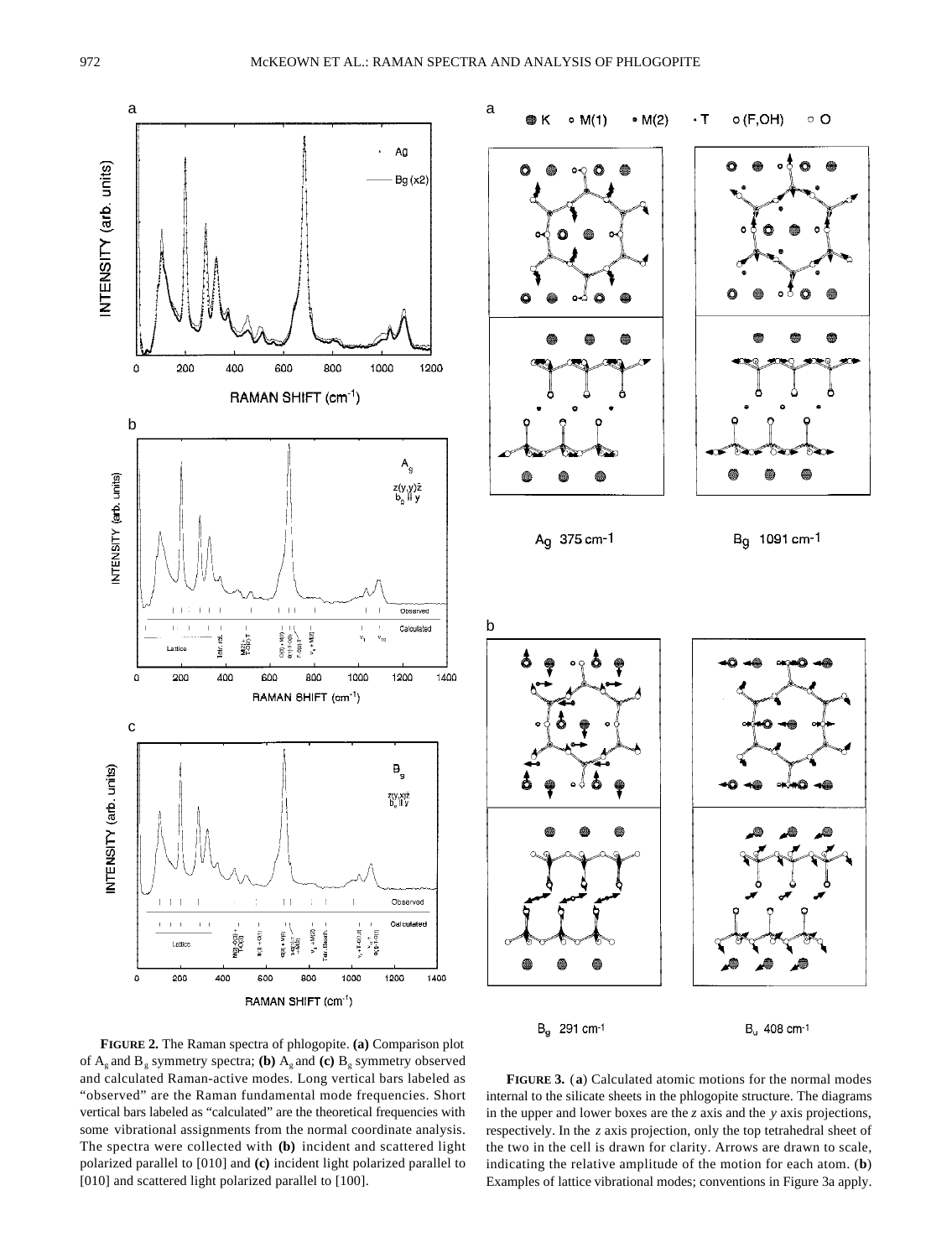creases its relative intensity with respect to other strong features in the crossed polarized spectrum. This polarization dependence is seen in Figure 2a, but to a much weaker degree compared with that shown by Loh. Our  $105 \text{ cm}^{-1}$  peak increases its intensity in the crossed polarized  $B<sub>e</sub>$  spectrum with respect to other features in the parallel polarized  $A<sub>e</sub>$  spectrum.

Clemens et al. (1987) and Loh (1975) provide only partial listings of observed Raman mode frequencies, but from this we can make some comparisons. Raman active mode frequencies at 162, 196, 685, and 1035  $cm^{-1}$  listed by Loh for clear phlogopite and at 192 and 682 cm–1 listed by Clemens et al. correspond with our observed  $A_g$  modes near 162, 199, 684, and 1034 cm–1. Raman active mode frequencies at 107, 157, 200, and 279 cm–1 listed by Loh for clear phlogopite and at 100 and 192 cm–1 listed by Clemens et al. correspond to our observed  $B_g$  modes near 105, 155, 199, and 282 cm<sup>-1</sup>.

### **NORMAL COORDINATE ANALYSIS**

A cluster of the 39 atoms simulating the phlogopite structure was used for the lattice dynamics calculations at zero wavevector, following the procedure reported elsewhere (Kim et al. 1993). This cluster consisted of 19 more atoms than the primitive cell [12 more O atoms, four more tetrahedral sites, and three more (F,OH) sites] to complete the K, Ml, and M2 coordination environments; this was done so that the programs performed the calculations properly. Any two atoms in the cluster that are related to each other by a unit-cell translation were input as equivalent atoms; these atoms have the same motion in the resulting eigenmodes.

The potential energy model used to describe the bonding is based on a valence force potential consisting of bond-stretching and bond-bending interactions. A total of 76 interactions were defined for the calculation that adequately describe the bonding environments in the phlogopite structure in the sense that all fundamental optical modes are calculated to have nonzero frequencies. The crystal structure of phlogopite contains sites that are occupied by more than one atom type. Accordingly, the calculations were set-up by using weighted averages of the masses for the atom types that occupy the K, T, and (F, OH) sites, from the chemical formula above.

The total number of Raman-active fundamental modes predicted by FGA for the phlogopite structure (27) is larger than the number of spectral features (18) clearly observed in the Raman spectra (Fig. 2) that can be considered as fundamental modes. The calculations indicate, however, that eight peaks can be assigned to both  $A_{\varphi}$  and  $B_{\varphi}$  modes. The selection of fundamental frequencies in the Raman spectra to be used as targets for the calculation was relatively simple, because all modes observed in the data were close to initial theoretical fundamental frequencies calculated by the program. There is no evidence of combination or overtone modes in the data. Variations between the  $A_g$  and  $B_g$  spectra are subtle (see Fig. 2a), where the most noticeable differences are intensity differences as well as small frequency shifts and shape changes for some peaks. In most cases, the frequencies determined from the spectral features provided guidelines and constraints for the calculated frequencies. The calculations provided guidelines for selecting species assignments to the weak spectral features at 162 and 234 cm<sup>-1</sup> (A<sub>o</sub> modes) and at 155, 554, and 880 cm<sup>-1</sup> (B<sub>o</sub> modes).

We performed initial lattice dynamics calculations for the phlogopite structure using force constant values for T-O, K-O, and M-O stretching and O-T-O and M-O-T bending similar to those determined for equivalent environments in the crystal structures investigated previously. These initial values provided a good starting point for the calculations, as the program converged rapidly to a best fit of the theoretical Raman-active mode frequencies to the observed frequencies.

Ten force constants were adjusted to give the best fit between calculated and observed frequencies in the two Raman spectra. The fitting was accomplished by minimizing the rootmean-square (rms) deviation between the calculation and measurement (Kim et al. 1993). Before the best fit was obtained, a model containing eleven force constants was run, where the two M-O-T force constants M1-O-T and M2-O-T were refined separately. This resulted in the Ml-O-T force constant being driven to zero. Examining the Ml-O-T and M2-O-T bonding in the crystal structure, it is difficult to explain why one set of these environments should be very different from the other. It was also not possible to eliminate the M-O-T force constants altogether from the calculation, despite their small values, because optical modes with zero frequency would be generated. To eliminate this problem, all M-O-T force constants were linked together. Non-zero values were then obtained for all 10 final force constants (Table 2), and the rms deviation converged to 11.6 cm–1. The calculated frequency and the associated eigenmode for each Raman-active fundamental mode is listed in Tables 3 and 4, and plotted in Figures 2b and 2c. Calculated frequencies and mode assignments for the IR-active  $A_u$  and  $B_u$ species are also presented for completeness in Tables 5 and 6, respectively, and are compared with the IR data presented by Loh (1973), Clemens et al. (1987), and Tateyama et al. (1977). The fitting routine was run with force constants for the M1 and M2 environments that were linked together so that only eight force constants were varied. The results of this fitting led to an rms deviation of 13.6 cm<sup>-1</sup> and force constant values within several per cent of those listed in Table 2. Due to the worse rms deviation for the linked M-site case, we only present here the results for the 10 force constant model. The normal mode frequencies and eigenvectors were also calculated for the isolated tetrahedral sheets by gradually reducing all force constants involving K, M1, and M2 to zero.

**TABLE 2.** Force constant values determined for phlogopite resulting in a rms deviation of 11.6  $cm<sup>-1</sup>$ 

| Force constant Interaction |                                       | Value                                 |
|----------------------------|---------------------------------------|---------------------------------------|
| k,                         | $T-O3$                                | $4.55 \times 10^5$ dyne/cm            |
| k <sub>2</sub>             | $T-01,2$                              | $4.05 \times 10^5$ dyne/cm            |
| $k_3$                      | M1-O3                                 | $2.50 \times 10^5$ dyne/cm            |
| k4                         | $M2-O3$                               | $2.11 \times 10^5$ dyne/cm            |
| $k_{5}$<br>$k_{6}$         | M <sub>1-F</sub> ,OH                  | $0.58 \times 10^5$ dyne/cm            |
|                            | M <sub>2</sub> -F <sub>,OH</sub>      | $0.36 \times 10^5$ dyne/cm            |
| k <sub>7</sub>             | K-01,2                                | 1.51 $\times$ 10 <sup>5</sup> dyne/cm |
| $k_{\scriptscriptstyle 8}$ | O <sub>1</sub> , 2-T-O <sub>3</sub>   | $2.08 \times 10^{11}$ erg             |
| $k_{9}$                    | O <sub>1</sub> ,2-T-O <sub>1</sub> ,2 | $0.21 \times 10^{11}$ erg             |
| $k_{10}$                   | $M-O3-T$                              | $0.11 \times 10^{11}$ erg             |
|                            |                                       |                                       |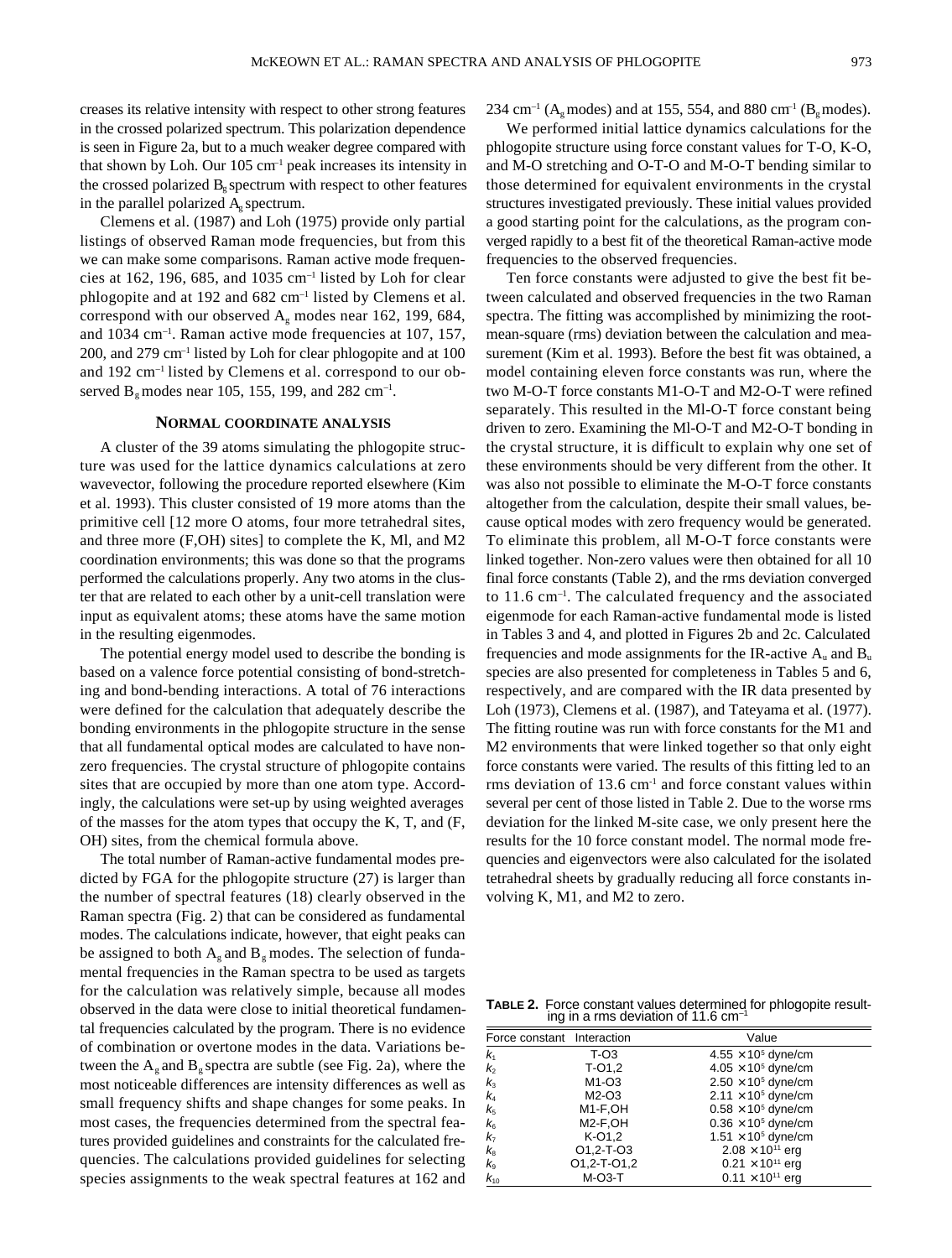| $Z(y,y)$ $\overline{z}$ |                                |                                                                                                                                     |
|-------------------------|--------------------------------|-------------------------------------------------------------------------------------------------------------------------------------|
| Experimental $(cm-1)$   | Calculated (cm <sup>-1</sup> ) | Assignment                                                                                                                          |
|                         | 38                             | $M2y$ -trans. + $(F.OH)c$ -trans. + sheet c-trans.                                                                                  |
| 162                     | 164                            | $(F, OH)c$ -trans. + sheet z-trans. + tetrahedral rot. z                                                                            |
| 199                     | 182                            | sheet $xz$ -trans. $+(F,OH)z$ -trans.                                                                                               |
| 234                     | 235                            | (F,OH)xz-trans.                                                                                                                     |
| 282                     | 271                            | M2y-trans. $+$ (F,OH)x-trans. $+$ sheet y-def.                                                                                      |
| 326                     | 322                            | O2x-trans. $+$ M2y-trans.                                                                                                           |
| 373                     | 375                            | tetrahedral rot. $z + M2$ y-trans.                                                                                                  |
| 513                     | 490                            | $M2y$ -trans. $+T$ -O2-T bend                                                                                                       |
| 641                     | 656                            | O3x-trans. $+$ M2y-trans.                                                                                                           |
| 684                     | 687                            | O <sub>3</sub> -T-O <sub>1</sub> bend                                                                                               |
| 712                     | 707                            | T-O2-T bend                                                                                                                         |
| 801                     | 784                            | $v_{\rm s}$ along $v + M2v$ -trans.                                                                                                 |
| 1034                    | 1013                           | T-O3 stretch $(v_1)$                                                                                                                |
| 1094                    | 1092                           | T-O1 stretch $(v_{10})$                                                                                                             |
|                         |                                | Notes: The more dominant displacements are listed first. trans. = translatory motion; rot. = hindered rotation; def. = deformation. |

**TABLE 3.** Observed and calculated Raman-active A<sub>g</sub> mode frequencies and assignments for phlogopite

**TABLE 4.** Observed and calculated Raman-active B<sub>q</sub> mode frequencies and assignments for phlogopite

| $z(y,y)$ $\overline{z}$             |                   |                                                              |
|-------------------------------------|-------------------|--------------------------------------------------------------|
| Experimental $(cm-1)$               | Calculated (cm-1) | Assignment                                                   |
| 105                                 | 105               | $(F.OH)y$ -trans. + M2c-trans. + O3xy-trans.                 |
| 155                                 | 154               | M2xz-trans. + O3-xz-trans. + O1x-trans. + $(F, OH)$ y-trans. |
| 199                                 | 199               | $(F.OH)y$ -trans. $+T-O3y$ -trans.                           |
| 282                                 | 291               | $M2x$ -trans. + $(F.OH)y$ -trans. + O1-T-O1 bend             |
| 326                                 | 335               | $O1-T-O1$ bend + M2z-trans.                                  |
| 452                                 | 473               | $M2-O3$ stretch + T- $O3xz$ -4trans.                         |
| 554                                 | 567               | $M2xz$ -trans. + O1 c-trans.                                 |
| 641                                 | 690               | O3y-trans. $+$ M2xz-trans.                                   |
| 712                                 | 710               | $T$ -O1-T bend + M2 xz-trans.                                |
| 810                                 | 816               | $v_{\rm s}$ along x + M2 xy-trans.                           |
| 880                                 | 880               | tetrahedral breathing + (minor: M2x-trans.)                  |
| 1008                                | 1033              | T-O3 stretch $(v_1)$ + T-O1,2 stretch                        |
| 1090                                | 1091              | T-O2 stretch $(v_{10}) + O1$ -T-O1 bend                      |
| Note: Conventions in Table 3 apply. |                   |                                                              |

**TABLE 5.** Observed and calculated IR-A<sub>u</sub> mode frequencies and assignments for phlogopite

| Experimental $(cm^{-1})$ | Calculated (cm-1) | Assignment                                                      |
|--------------------------|-------------------|-----------------------------------------------------------------|
|                          | 138               | K y-trans. $+$ M2-y-trans. $+$ (F,OH)-y-trans. $+$ O1-T-O1 bend |
| 161 <sup>†</sup>         | 165               | M1 y-trans. $+$ (F,OH)-y-trans. $+$ K-y-trans. $+$ M2-y-trans.  |
| $250^{+}$                | 246               | $(F, OH)$ y-trans. + M1 y-trans. + M2-y-trans. + O3x-trans.     |
| $275^{\dagger}$ ?        | 321               | M1 y-trans. + M2 y-trans. + $v_6$ along y                       |
| broad band **            | 361               | M2-y-trans. $+$ O1-T-O1 bend $+$ T-O3z-trans. $+$ K y-trans.    |
| broad band **            | 474               | K y-trans. $+$ M1 y-trans. $+$ O1-T-O1 bend $+$ M2-y-trans.     |
| broad band **            | 570               | M1-y-trans. $+$ M2 y-trans. K y-trans. $+$ O1-T-O1 bend         |
| $700 *1$                 | 713               | T-O1-T bend $+$ K $v$ -trans.                                   |
|                          | 772               | M1 y-trans. + M2 y-trans. + $v_6$ along x                       |
| $800**$                  | 809               | M1-O3 stretch + $v_6$ along x                                   |
|                          | 884               | tetrahedral breathing $+$ M1 y-trans.                           |
| broad band **            | 1035              | T-O3 stretch $(v_1)$ + T-O1,2 stretch                           |
| broad band **            | 1092              | T-O2 stretch( $v_{10}$ ) + O1-T-O1 bend                         |

Note: Conventions in Table 3 apply.

\* Experimental frequencies are from Clemens et al. (1987).

† Experimental frequencies are from Loh (1973).

### **DISCUSSION**

#### **Force constant values**

An objective of this study is to determine whether the force constant values calculated earlier for several cyclosilicates and gillespite are transferable to mica structures. The final force constant values determined here (Table 2) indicate that this is the case for phlogopite on several levels. The magnitudes of the bond stretch force constants for phlogopite are within the range of equivalent force constant values calculated for the other structures. The agreement is not as good for the bond bending force constants, but those calculated for phlogopite are not significantly larger or smaller than those presented for the cyclosilicates and gillespite. Force constant similarities are observed down to the smallest values determined for phlogopite: where the M-O-T value is similar to metal-O-Si values calculated earlier.

### **Frequencies of calculated modes vs. observed Ramanand IR-active modes**

The calculations fit theoretical fundamental mode frequencies to the observed mode frequencies in the two polarized Raman spectra so that eigenmodes are unambiguously assigned to virtually all peaks in the spectra (Figs. 2b and 2c). The calculations placed an  $A<sub>e</sub>$  mode at 38 cm<sup>-1</sup> that appears to correspond to a small polarized Raman peak near 43 cm<sup>-1</sup> in the  $A<sub>e</sub>$  spectrum (Fig. 2a). We cannot confidently assign this feature to an  $A_g$  fundamental mode, however, due to the filter cut-off of the FT-Raman instrument at  $85 \text{ cm}^{-1}$ . The small peak near  $558 \text{ cm}^{-1}$  appears to be an A<sub>g</sub> mode, based on comparison of the relative intensities of this feature with respect to background in the  $A_{g}$  and  $B_{g}$  spectra (Fig. 2a). On the other hand, the calculations place  $B_{g}$  mode near this feature; so we assign it as a  $B_{g}$  mode. The assignment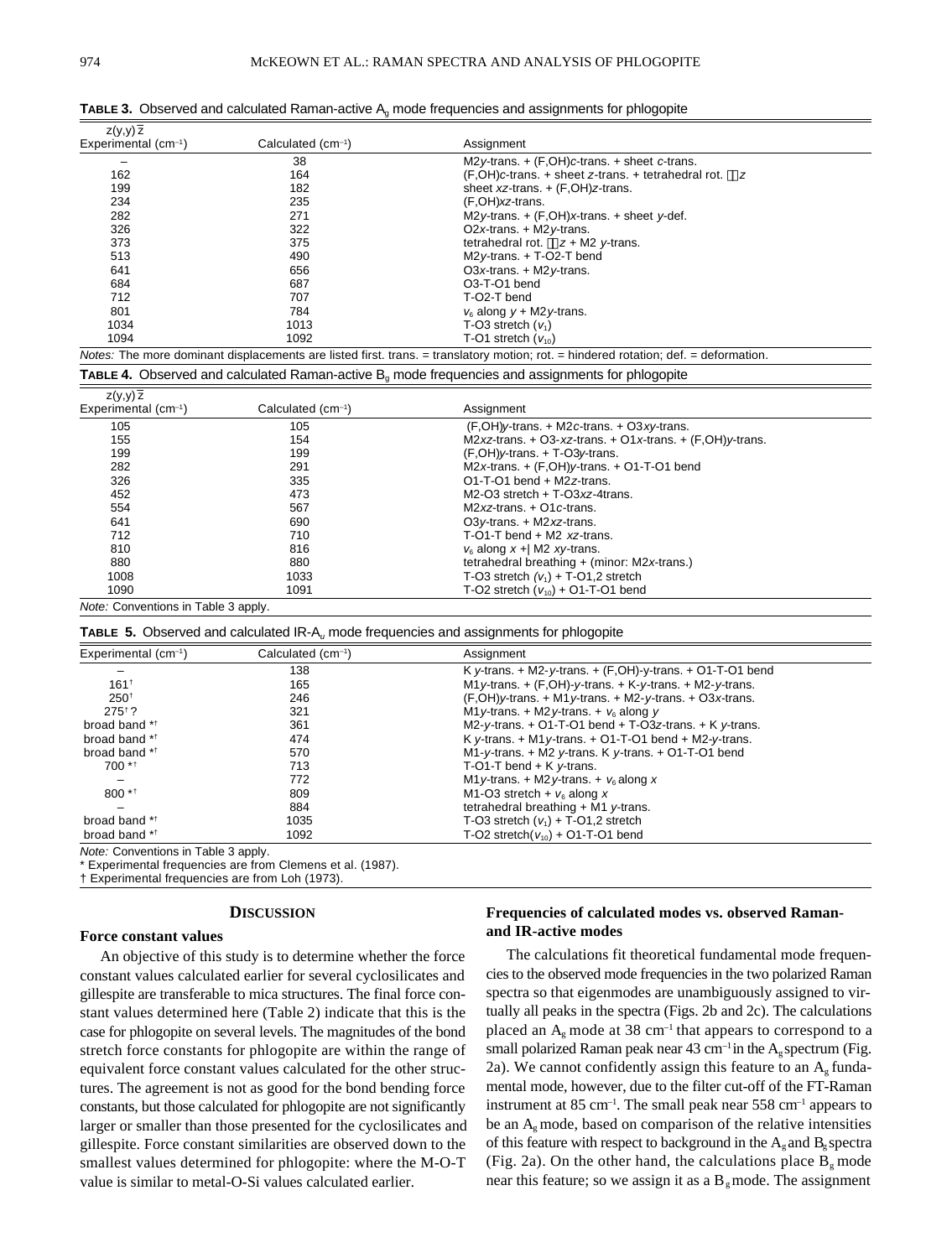| Experimental $(cm-1)$               | Calculated (cm-1)    | Assignment                                                             |
|-------------------------------------|----------------------|------------------------------------------------------------------------|
|                                     | 29                   | $(F.OH)xz$ -trans. + M1x-trans.                                        |
|                                     | 75                   | K z-trans. $+$ tetrahedral rot. $z$                                    |
| $90^{+1}$                           | 85                   | $(F, OH)x$ -trans. + M1 z-trans. + M2 xz-trans. + O3 y-trans.          |
| 156#                                | 156                  | K x-trans. $+$ O1-T-O2 bend $+$ M1 xz-trans. $+$ O3 x-trans.           |
| $195^{+}$                           | 183                  | $(F.OH)$ c-trans. + M1 x-trans.                                        |
| $275^{\dagger}$ ?                   | 320                  | M1z-trans. + $v_6$ along $x + M2$ x-trans.                             |
| broad band* <sup>+</sup>            | 365                  | $M1xz$ -trans. $+$ (F,OH)- xz-trans. $+$ M2 xz-trans.                  |
| broad band* <sup>+</sup>            | 381                  | M1 x-trans. + M2 z-trans. + K-z-trans. + (F,OH) x-trans. + O2 xz-tran. |
| broad band* <sup>+</sup>            | 408                  | M1 xz-trans. $+$ K-xz-trans. $+$ O1-T-O2 bend                          |
| broad band* <sup>†</sup>            | 514                  | Tetrahedral rot. $z + M2$ z-trans. $+ K$ z-trans. $+ M1$ xz-trans.     |
| broad band* <sup>†</sup>            | 584                  | $M2xz$ -trans. $+$ K x-trans. $+$ O1-T-O2 bend                         |
| 700 <sup>+</sup>                    | 716                  | T-O2-T bend                                                            |
|                                     | 730                  | $T-O3c$ -trans. $+ O1, 2-c$ -trans.                                    |
| 800 <sup>†</sup>                    | 800                  | M2-O3 stretch along $x$                                                |
| 826*                                | 837                  | $v_{\rm s}$ along $v + M1xz$ -trans.                                   |
| broad band* <sup>†</sup>            | 1030                 | T-O3 stretch $(v_1)$                                                   |
| broad band* <sup>+</sup>            | 1093                 | T-O1 stretch( $v_{10}$ )                                               |
| Note: Conventions in Table 3 apply. | $\sim$ $\sim$ $\sim$ |                                                                        |

**TABLE 6.** Observed and calculated IR-B<sup>u</sup> mode frequencies and assignments for phlogopite

Experimental frequencies are from Clemens et al. (1987).

† Experimental frequencies are from Loh (1973).

‡ Experimental frequencies are from Tateyama et. al (1977).

of a  $B<sub>g</sub>$  mode near 880 cm<sup>-1</sup> in the data was influenced by the calculation placing a fundamental mode at this frequency. We might also justify this assignment on the basis of the small increase of intensity at this frequency in the  $B<sub>g</sub>$  spectrum relative to the  $A<sub>e</sub>$  spectrum (Fig. 2a).

Observed IR fundamental mode frequencies were not used in the fitting process, but we can compare our calculated  $A_u$  and  $B_u$ mode frequencies with the IR data presented by Loh (1973) and Clemens et al. (1987). Low frequency IR-modes observed by Loh near 89 and 92 cm<sup>-1</sup> may correspond to our  $B_u$  calculated mode at 85 cm–1. IR-active mode frequencies listed by Loh at 154, 161, 195, 220, and 275  $cm^{-1}$  appear to correspond to our calculated  $A_u$ modes at 165, 246, and  $321 \text{cm}^{-1}$  and to our calculated  $B<sub>u</sub>$  modes at 156,183, and 320 cm–1. Clusters of higher frequency IR modes determined by our calculations can be assigned to broad features in the IR spectra (Fig. 6 in Loh 1973). Broad bands reported by both Loh and Clemens et al. from approximately 365 to 600, 700, 800, and from 950 to 1100 cm<sup>-1</sup> appear to be reasonable matches to our calculated Au modes at 361, 474, 570, 713, 772, 1035, and  $1092 \text{ cm}^{-1}$  and to our calculated B<sub>u</sub> modes at 365, 381, 408, 514, 584, 716, 837, 1030, and 1093 cm<sup>-1</sup>.

#### **Eigenmode descriptions and assignments**

Several trends can be seen in the eigenmodes calculated for phlogopite and assigned to features in our Raman spectra and the IR spectra presented in the literature. Considerable mixing of K, Ml, and M2 displacements with those from the tetrahedral sheets are found for modes as high as 850 cm–1. At the highest frequencies, modes become localized within the tetrahedral sheets and are dominated by T-O stretch displacements. We briefly compare our eigenmode assignments to assignments discussed in Loh's study, the only reference (to our knowledge) where vibrational assignments were made to some observed Raman- and IR-active modes.

Raman-active  $A_{g}$  and  $B_{g}$  species eigenmodes can be grouped into three frequency ranges according to the dominant atomic displacements. The characteristics of these groups differ, however, from the corresponding groups found in cyclosilicates and gillespite. Modes at frequencies greater than  $850 \text{ cm}^{-1}$  are localized T-O stretch as well as O-T-O bend motions internal to the sheets (Fig. 3a, right). Modes between 350 and 850 cm–1 have bond stretch and bend motions within the  $T_4O_{10}$  sheets and M2 octahedra. Modes at frequencies less than 350 cm–1 vary to zero frequency when all force constants involving K, M1, and M2 environments are varied to zero; these are classified as lattice modes, where longer-range  $T_4O_{10}$ , sheet motions can mix with M2 and (F,OH) displacements (Fig. 3b, left).

IR-active  $A_u$  or  $B_u$  species eigenmodes can also be grouped into similar frequency ranges. Above 800 cm–1, modes are dominated by T-O stretch and O-T-O bend motions internal to the sheets. Below 800 cm<sup>-1</sup>, modes can contain mixtures of K, Ml,  $M2$ , and internal sheet motions. At frequencies below  $450 \text{ cm}^{-1}$ , lattice modes dominate, that can contain motions from all atoms in the crystal structure (Fig. 3b, right).

At frequencies above  $1000 \text{ cm}^{-1}$ , modes internal to the tetrahedral sheets occur as  $A_g - B_u$  and  $B_g - A_u$  pairs; the major difference between the modes within a pair is that the displacements in two neighboring sheets are in-phase with each other in one mode  $(A_\rho$  or  $B_\nu$ ) and out-of-phase in the other mode  $(A_\nu$  or  $B_\rho$ ). The frequencies of these mode pairs are similar (compare Tables 3 with 6 and Tables 4 with 5). Such  $A_g - B_u$  and  $B_g - A_u$ , mode pairs clearly occur down to approximately 700 cm–1. Below 700 cm–1 , the mode pair relationships become obscured when motions from the K and octahedral environments mix with the internal sheet modes.

Specific eigenmode assignments made to Raman and IR modes in this study do not agree particularly well with assignments made by Loh (1973). The discrepancies are likely due to the fact that Loh made vibrational assignments based on the molecular symmetry of  $MO_6$  octahedral and  $TO_4$  tetrahedral groups in the crystal structure and observations of Raman modes from similar atom clusters in other materials, whereas the eigenmodes calculated here are based on the complete crystal structure of phlogopite. Loh's general arguments agree to some extent with our findings, but discrepancies are seen in the details. According to Loh, Raman modes at frequencies greater than  $300 \text{ cm}^{-1}$  are dominated by T-O stretch motions within the tetrahedra. This argument is generally true from our findings,